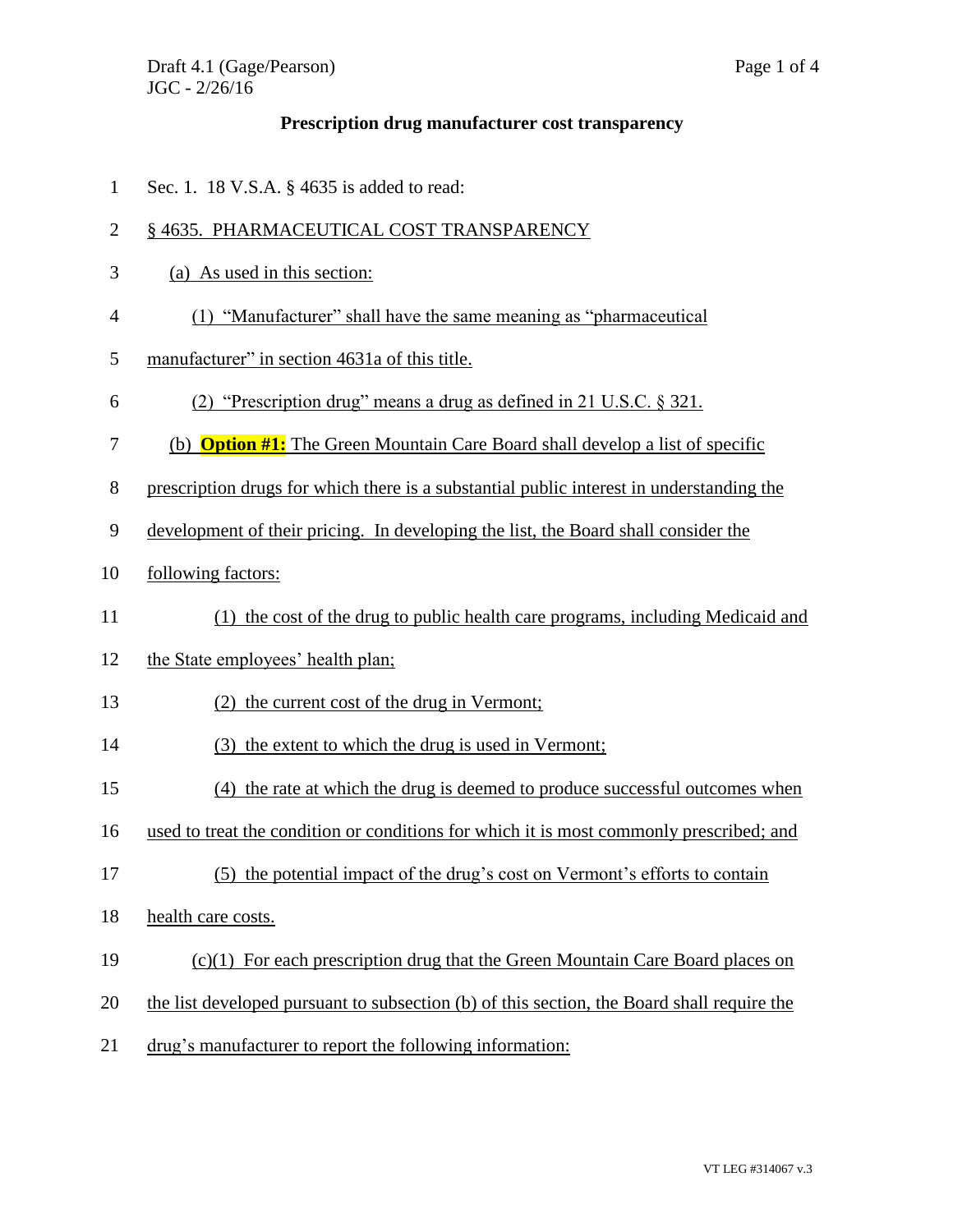## Draft 4.1 (Gage/Pearson) Page 2 of 4 JGC - 2/26/16

| $\mathbf{1}$   | (b) <b>Option #2:</b> Each manufacturer of a prescription drug made available in Vermont   |
|----------------|--------------------------------------------------------------------------------------------|
| $\overline{c}$ | with an average wholesale price of \$10,000.00 or more annually or per course of           |
| 3              | treatment shall file a report on the costs of each qualifying drug with the Green          |
| $\overline{4}$ | Mountain Care Board by March 1 of each year.                                               |
| 5              | The report shall include the following information:<br>(1)                                 |
| 6              | (A) the number of years the drug has been available for purchase in the United             |
| 7              | States;                                                                                    |
| 8              | (B) the number of years remaining, if any, on the patent for each formulation              |
| 9              | of the drug;                                                                               |
| 10             | the total research and development costs paid by the manufacturer and,<br>(C)              |
| 11             | separately, the total research and development costs paid by any predecessor and by any    |
| 12             | third party, public or private, in the development of the drug, showing both the total     |
| 13             | amounts spent on research and development by the manufacturer, its predecessors, and       |
| 14             | third parties over time and the amounts spent by each per year as well as any amounts      |
| 15             | from federal, state, or other governmental programs and any form of subsidies, grants, or  |
| 16             | other support;                                                                             |
| 17             | (D) the costs of clinical trials and other regulatory costs paid by the                    |
| 18             | manufacturer and, separately, the costs of clinical trials and other regulatory costs paid |
| 19             | by any predecessor in the development of the drug, as well as the cost of any post-        |
| 20             | clinical studies mandated by the U.S. Food and Drug Administration;                        |
| 21             | (E) other costs to acquire the drug, including costs for the purchase of patents,          |
| 22             | licensing, property rights, or acquisition of a corporate entity owning rights to the drug |
| 23             | while in development;                                                                      |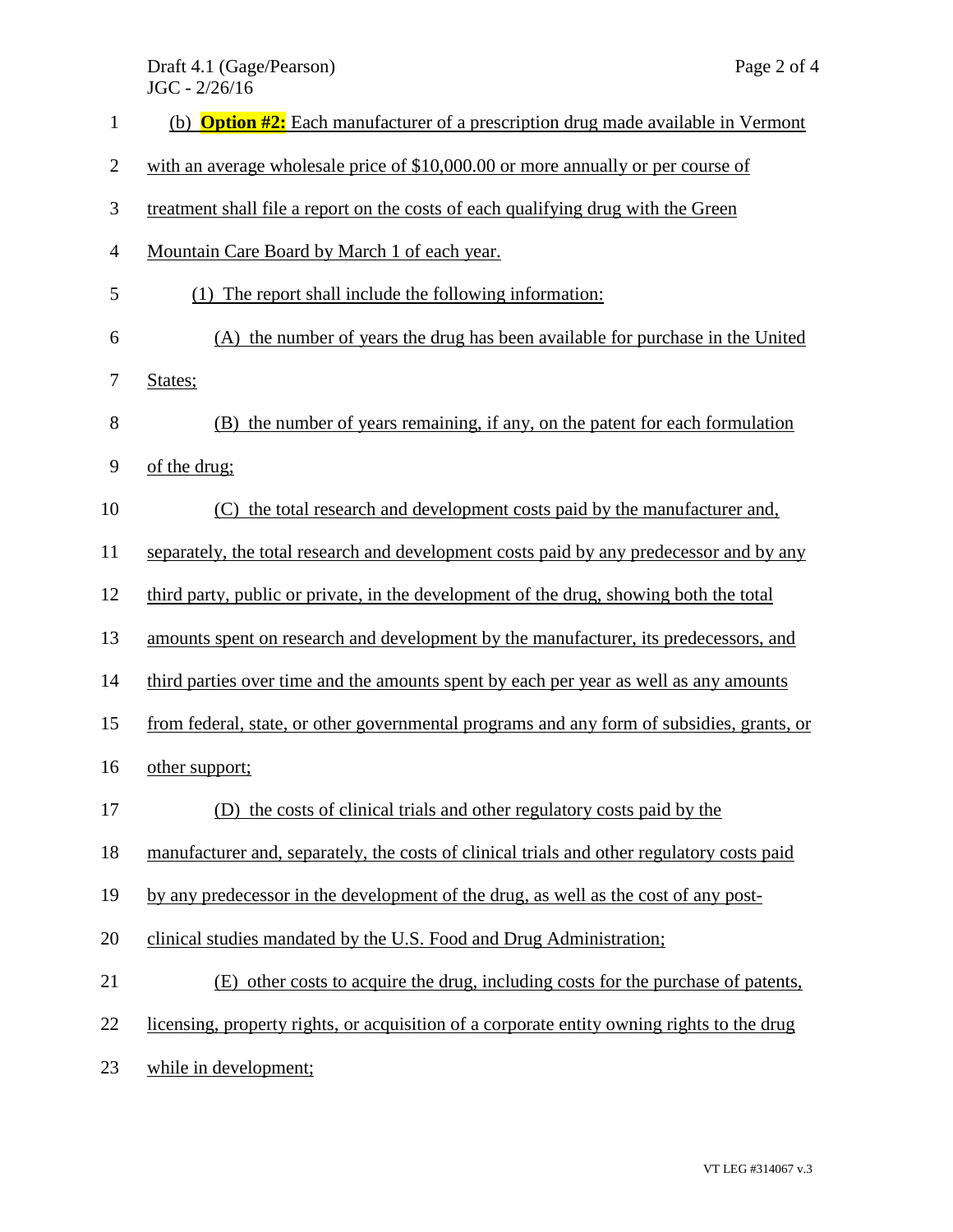| $\mathbf{1}$     | (F) a cumulative annual history of increases in the average wholesale price and             |
|------------------|---------------------------------------------------------------------------------------------|
| $\overline{c}$   | wholesale acquisition cost of the drug over the preceding five-year period, expressed as    |
| 3                | percentages, and the month each such increase took effect;                                  |
| 4                | (G) prices for the drug charged to purchasers outside the United States, by                 |
| 5                | country, for a representative set of five countries to be selected annually by the Green    |
| 6                | <b>Mountain Care Board;</b>                                                                 |
| $\boldsymbol{7}$ | (H) prices charged to typical purchasers in Vermont during the previous year,               |
| 8                | including pharmacies, pharmacy chains, pharmacy wholesalers, and other direct               |
| 9                | purchasers of prescription drugs;                                                           |
| 10               | (I) typical prices charged to pharmacy benefit managers for distribution in                 |
| 11               | Vermont during the previous year, net of rebates and of other payments from the             |
| 12               | manufacturer to the pharmacy benefit manager and the pharmacy benefit manager to the        |
| 13               | manufacturer; and                                                                           |
| 14               | (J) the manufacturer's total profit attributed to the drug for the previous year,           |
| 15               | expressed both in dollars and as a percentage of the company's total profits.               |
| 16               | (2) The reported information shall be audited by an independent, third-party                |
| 17               | auditor prior to filing.                                                                    |
| 18               | (c) The Green Mountain Care Board shall provide a report to the General Assembly            |
| 19               | by December 1 of each year describing the information received from manufacturers           |
| 20               | pursuant to this section. The Board shall review and analyze the data, aggregate it to      |
| 21               | determine trends in components of drug production costs, and determine whether the          |
| 22               | data suggests the need for legislative, administrative, or other policy changes. The        |
| 23               | report shall include a statement of the total cost to the State of Vermont for the year for |